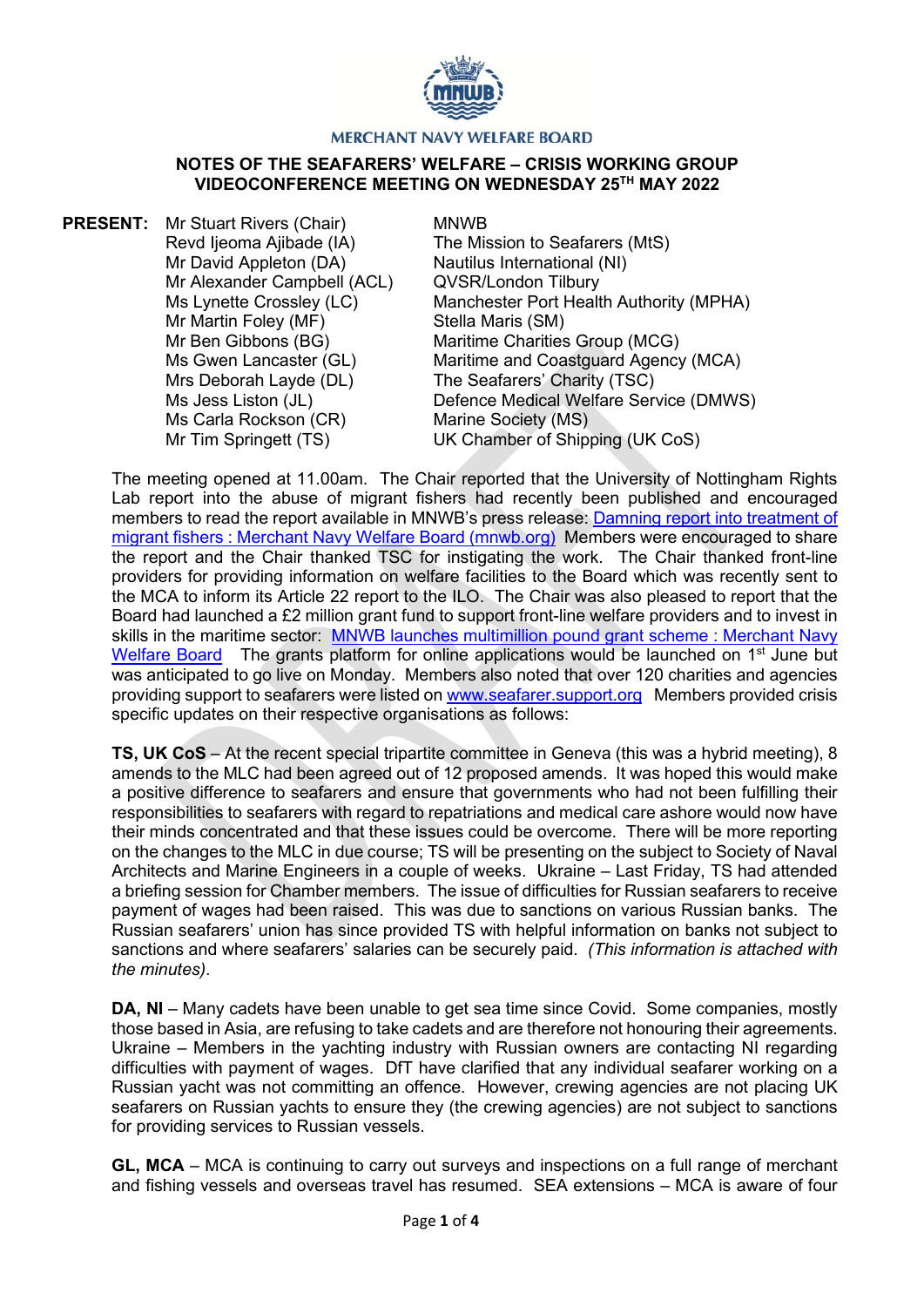seafarers that are currently onboard over their contracts. Shore leave is being raised more often as an issue; there have been a couple of queries on what the rules are and one complaint. It is not mandatory for shore leave to be granted but there should not be a blanket denial. If the MCA is made aware of a shore leave issue on a UK vessel, they will contact the company and discuss this with them. For foreign flag vessels the issue will be raised with the vessel's foreign flag state. Ukraine – Russia has been suspended from the Paris MoUs (the Northern Europe agreement for the inspection of foreign vessels coming into UK ports). There is an expectation that there will be rigorous inspections of Paris MoU member vessels in Russian ports. P&O – MCA is working through the inspections of vessels. There are issues regarding the belongings of some former P&O staff; the Unions are involved with this. TS has received reports from Chamber members regarding the attitude of Border Force to shore leave for Ukrainians. In Scotland, Ukrainian seafarers are being allowed as much time as they need ashore to make arrangements to meet family members outside of Ukraine. In England, Ukrainian seafarers are not being allowed ashore for more than a few hours at a time as they do not have valid visas. TS has raised the issue directly with the Home Office. GL will also raise the matter internally.

**LC, MPHA** – Following Monday's AGM, new Board members have been appointed. John Wilson, Liverpool Seafarers' Centre, spoke about seafarers and the problems they encounter nowadays. The lack of certification for Covid vaccinations was an issue raised. A decision was taken to raise the issue with public health and CCG for every local authority along the ship canal in order to find a local or regional solution and raise the profile of the problem. The Chair reported that MNWB had provided DfT with numbers of vaccinations given to seafarers in ports around the UK in order to help inform DfT's discussions with DHSC who were looking at how to provide an effective certification for those seafarers who had already been vaccinated in the UK. This remained an outstanding issue.

**BG, MCG** - The Redundancy & Retraining Fund, administered by MS, was extended at the end of March. BG thanked MNWB, TH and the Nautilus Slater Fund for their continued support on this. Since the P&O crisis, 100% of successful applications to refresh certificates in order to continue working or to seek new work have been from former P&O staff. Members were encouraged to share information on the fund<https://www.marine-society.org/redundancy-fund> on social media or other routes to get the message across to seafarers, whether P&O staff or not. The scheme is available for those who have lost their job or been made redundant as a result of Covid.

**DL, TSC** – The UK Maritime Anchor Fund supports P&O staff who have lost their jobs. The fund gives financial grants, assessment needs analysis, free Relate relationship counselling (funded by TSC) and mental health support via Seafarers Hospital Society. BG and DL to discuss a joint press release to encourage P&O staff needing help to get in touch. The SIRF relief fund, focusing on Ukraine, has been overwhelmed by applications via ISWAN. 10 requests per day (70 a week) are being received from Russian and Ukrainian seafarers via the ISWAN helpline. Almost 800 applications have been received and the fund has been temporarily paused as funds have run out. TSC trustees will meet next Wednesday to discuss releasing some of TSC's own funds into this fund. At least £100-150K worth of requests to Ukrainian seafarers are in the pipeline that cannot be fulfilled. Members are encouraged to contact TSC with fundraising ideas. Thanked MNWB, SM and others for the Fairness in Fishing work, about preventing labour abuses and exploitative practices. TSC is keen to engage with others who support migrant fishers in the UK; members are encouraged to contact DL or MF if they hear of any cases of concern. One incident of abuse is too many. Due to loopholes in the transit visa, the onus in the past has been put on migrants; they have been deported if they complain of abuse. The system is changing and DL thanked DfT and the MCA for their work on this. Members noted that TSC and MNWB would be running a Money Champions webinar on  $22<sup>nd</sup>$  June for those who work with serving and retired UK MN seafarers. To register, please visit:

[https://us06web.zoom.us/webinar/register/WN\\_1se2CcPfRj6PkaZO3vpzwA](https://us06web.zoom.us/webinar/register/WN_1se2CcPfRj6PkaZO3vpzwA)

**ACL, QVSR/Tilbury SC** - A lot of work is carried out supporting Chaplains dealing with tensions which can arise amongst mixed Ukrainian/Russian crews. QVSR recently attended a new vessel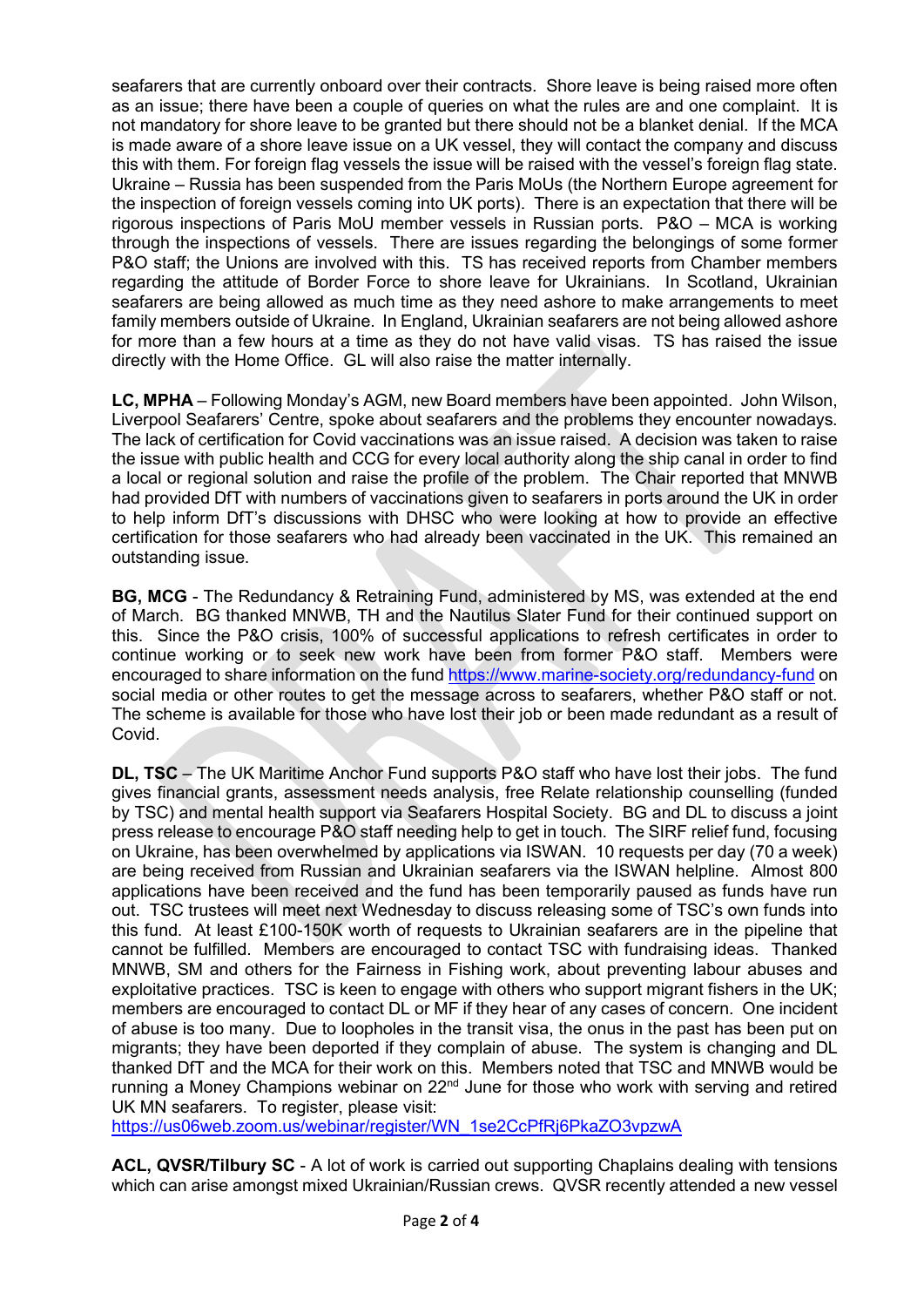launch to be crewed by a Russian Captain and Ukrainian crew. QVSR will soon be welcoming a Chief Officer to their accommodation, once his contract finishes, to allow him time to find somewhere more settled. This offer of practical support is available to others and is an example of joined up services offered to seafarers, particularly those from Ukraine.

**MF, SM** – MF commended the research carried out by the University of Nottingham and the report from the ITF: [https://www.itfglobal.org/en/reports-publications/one-way-ticket-labour-exploitation.](https://www.itfglobal.org/en/reports-publications/one-way-ticket-labour-exploitation) MF presented yesterday at the Seafish Ethics Common Language group. There has been some pushback on the research but there was consensus on the issue of transit visas. These visas render the fishermen invisible and more vulnerable to abuse and exploitation. A concerted effort is needed for the reform of the visa regime for migrant fishermen. Ukraine – SM colleagues in Ukraine have been working with ISWAN to process a large proportion of applications to SIRF. Most of these applications are from unemployed seafarers and there are around 20 enquiries every day; the need is still there and likely to be for some time. Discussions are needed on how to facilitate a return to work for some of these seafarers who are desperate to work. There are also Ukrainian seafarers elsewhere in Europe and around the world who might be able to secure employment given the appropriate help.

**IA, MtS** – Chaplains are providing pastoral care to Ukrainian and Russian seafarers. The SIM cards provided by MNWB have been well received. Covid – Work protocols for the centres are being reviewed and MtS is considering how to make the centres Covid safe for the winter. Seeing an increase in the number of seafarers taking shore leave. All centres are open and ship visiting continues as it has throughout the pandemic. The MtS Scouts badge was launched at the beginning of May at the Welsh Senedd: [https://badges.scoutscymru.org.uk/cy/badge/the](https://badges.scoutscymru.org.uk/cy/badge/the-mission-to-seafarers/)[mission-to-seafarers/](https://badges.scoutscymru.org.uk/cy/badge/the-mission-to-seafarers/) MtS published a report on Women seafarers last week. This is a discussion document for the charity and other maritime welfare provider and considers the unique challenges faced by women seafarers and how they can be supported: [https://www.missiontoseafarers.org/news/celebrating-the-inaugural-international-women-in](https://www.missiontoseafarers.org/news/celebrating-the-inaugural-international-women-in-maritime-day-the-mission-to-seafarers-publishes-women-seafarers-report)[maritime-day-the-mission-to-seafarers-publishes-women-seafarers-report](https://www.missiontoseafarers.org/news/celebrating-the-inaugural-international-women-in-maritime-day-the-mission-to-seafarers-publishes-women-seafarers-report) The report can be accessed here: [https://www.missiontoseafarers.org/wp-content/uploads/The-Mission-to-](https://www.missiontoseafarers.org/wp-content/uploads/The-Mission-to-Seafarers-Women-Seafarers-Report-2022.pdf)[Seafarers-Women-Seafarers-Report-2022.pdf](https://www.missiontoseafarers.org/wp-content/uploads/The-Mission-to-Seafarers-Women-Seafarers-Report-2022.pdf)

**CR, MS** – There was a take up for the Redundancy & Retraining fund mostly from P&O crew in March/April but this petered out somewhat in May. An increase in applications which had been expected once NI and RMT reached out to their members who were P&O crew, had not materialised. Members were encouraged to use their channels to publicise availability of the fund. On 1<sup>st</sup> April, the Green Skills Bursary was launched to help seafarers interested in finding work in the growing offshore & renewables sector and to help those already in the sector to progress. CR thanked TH for their generous donation towards funding of the bursary. MS has been inundated with applications for the bursary, has stopped the funding and has reached out for more funding support. The Coming Ashore programme continues to support seafarers who are interested in transitioning into a shore side role within the maritime sector. A work experience placement programme will soon be launched for shipping and maritime organisations shore side to offer work experience placements for seafarers who are interested in coming ashore.

**JL, DMWS** – DMWS continues to provide medical welfare support to those who require assistance. Support includes finance, housing, emotional support and getting people linked in to mental health services. There have been 10 referrals over the past few months and DMWS is ready to respond to those in need of support.

**MNWB** – The Chair reported that MNWB originally asked Vodafone for 8,000 SIM cards. To date the Board has issued 4,856 SIM cards. As these have a six month validity, an initial surge in demand was expected which would then drop off. As the Board nears giving away 8,000 SIMs, front-line providers will be contacted to understand what demand is likely to be going forward to